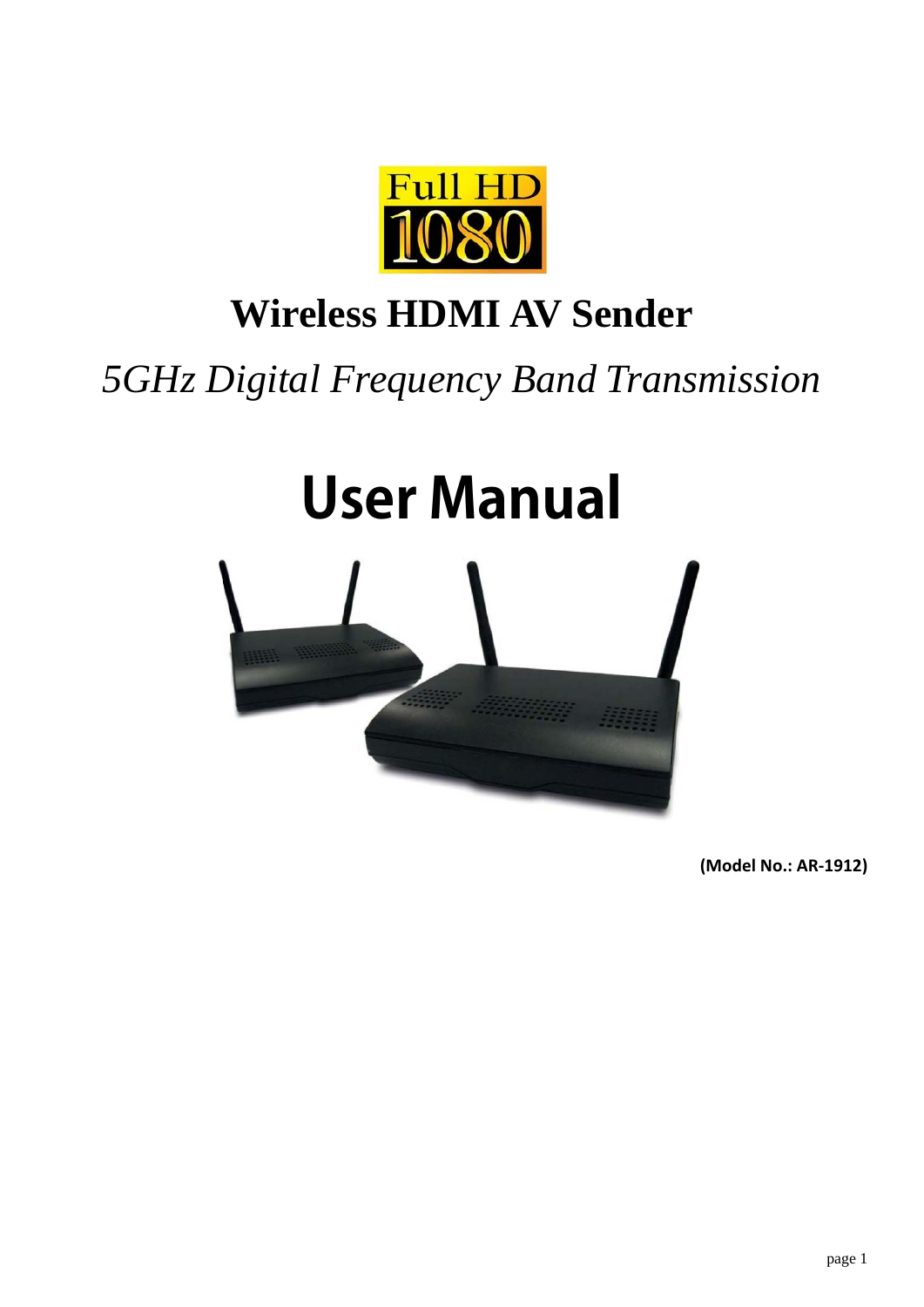# Description

- **This 5GHz Wireless HDMI Link adopts 802.11 and two high performance omnidirectional antennas to improve the reception range. It consists of one transmitter and one receiver. This device transmits Full HD video and Hi-Fi stereo or surround sound from your Blu-Ray player, DVD, PC, NB, Tablet, Satellite Receiver or Set-top box to HDTV or monitor equipped with HDMI ports.**
- **The transmission signal can go up to 35 metres clear line-of-sight and can work through obstacles. With the built-in IR remote extender, it allows the user to remotely control the audio/video sources from the receiver side in the other rooms.**
- **Also, with 5GHz frequency band transmission capability, there will be no more annoying interference problem bothering you. All these advanced features will make your home life amazingly convenient and pleasant.**

# Features

- 32-bit MCU, 160MHz, 8KB memory cache
- Wireless full 5GHz frequency band transmission (5.15~5.82GHz)
- Up to 35 metres transmission range.
- Two omnidirectional 5dBi antennas for both transmitter and receiver.
- Full HD 1920x1080 @ 30fps video resolution.
- Up to 2M pixel still image resolution.
- Supports Stereo to 7.1 channels surround audio.
- IR remote control for video source from receiver side.
- Supports AC'97 controller for audio
- PAL & NTSC compatible.

### Inside the Box

- 1 x. Transmitter with two detachable antennas.
- 1 x. Receiver with two detachable antennas.
- 2 x. –Power Adaptor (Mini USB plug)
- 1 x. IR LED Cable
- 1 x. This User's Manual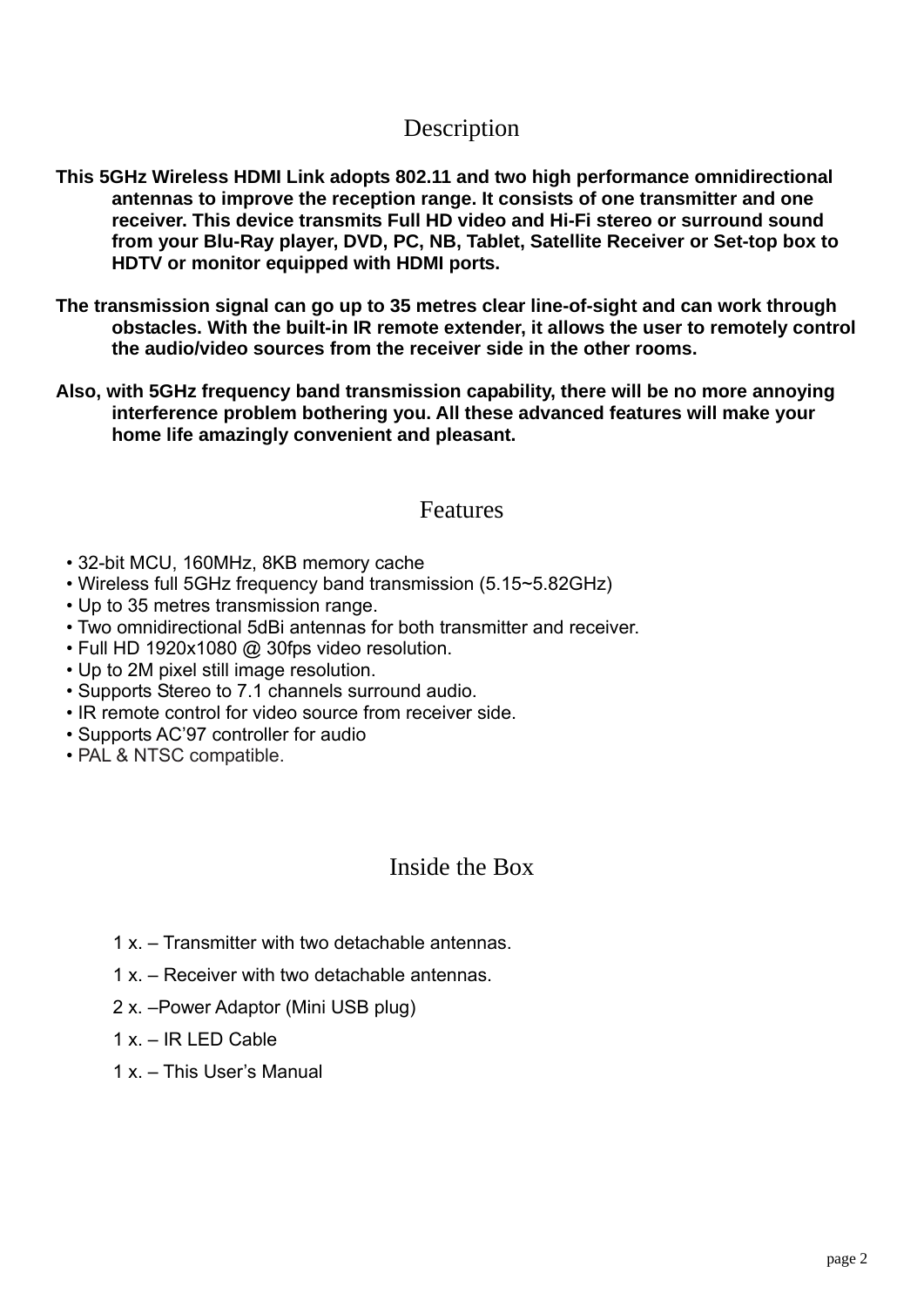# VIEW



**Transmitter** 



- 1. RESET key 6. DC IN Jack
- 2. External IR LED Jack 7. POWER LED
- 
- 4. HDMI INPUT port 9. IR Emitter
- 
- 
- 
- 3. N/A 8. IR signaling indicator
	-
- 5. ON/OFF switch 10. Wireless signaling indicator
	- 11. 5GHz Antennas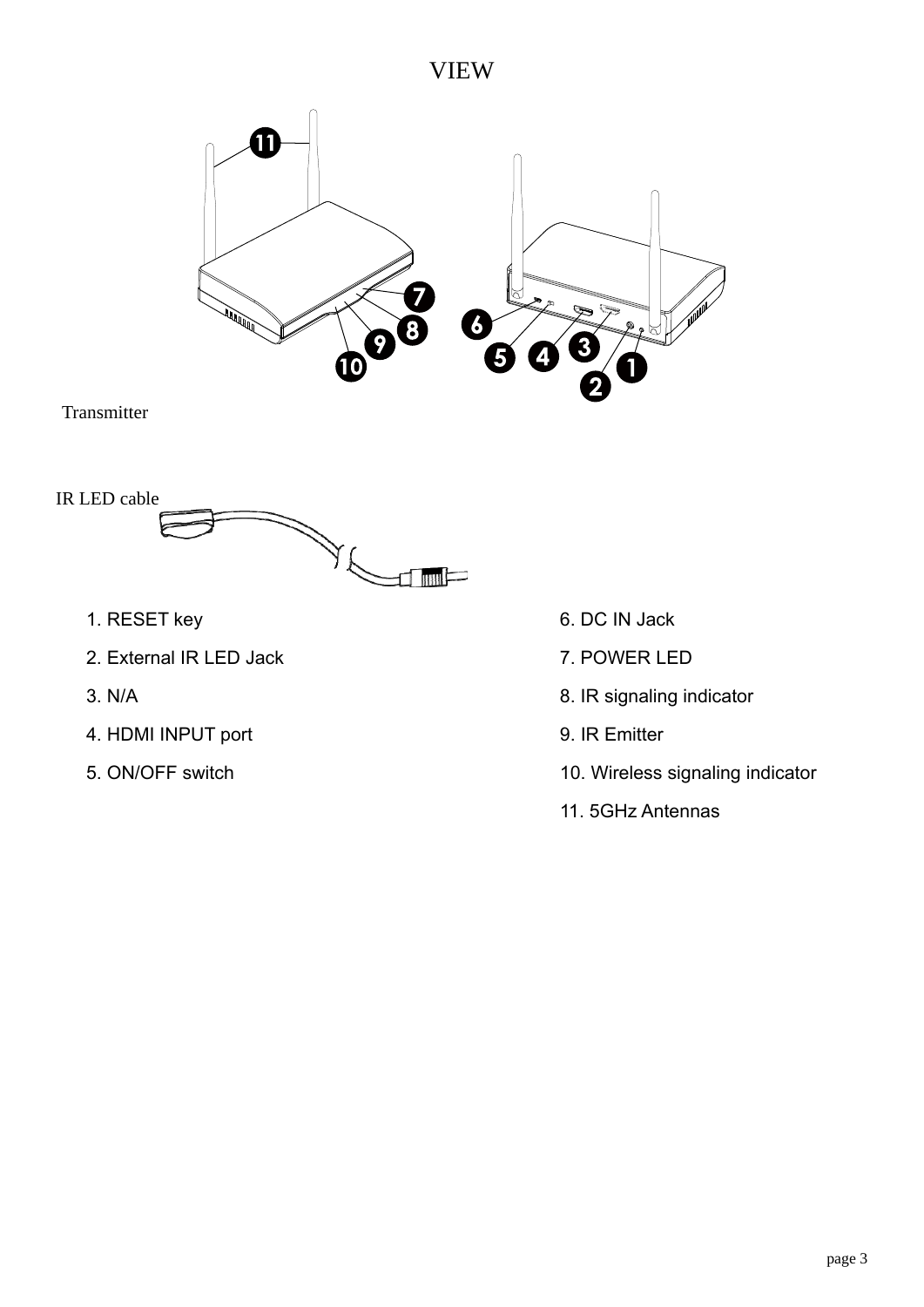

Receiver

- 
- 
- 3. ON/OFF switch 7. IR sensor
- 
- 1. RESET key 5. POWER LED
- 2. HDMI OUTPUT port 6. IR signaling indicator
	-
- 4. DC IN Jack 8. Wireless signaling indicator
	- 9. 5GHz Antennas

# **SETUP**

#### **Setup for Transmitter**

Connect any audio & video source which has HDMI output port, such as DVD player, SAT, PC/NB, Tablet, smart phone,…, etc., to the transmitter with a HDMI cable (not provided), then rise up the antennas.

#### **Install IR LED cable to AV sources and Transmitter**

- 1. Plug the connector of the IR LED cable into socket on the rear panel of the transmitter.
- 2. Find the IR sensor on the AV source device you wish to control. (Consult the user's manual of the AV source device.)
- 3. Place the IR LED eye of the cable close and pointing towards (do not place over) the IR sensor of the AV source device or stick on it using the double-sided sticky tape provided.

#### **Setup for Receiver**

Connect both TV and receiver HDMI port with a HDMI cable (not provided), and then rise up the antennas.